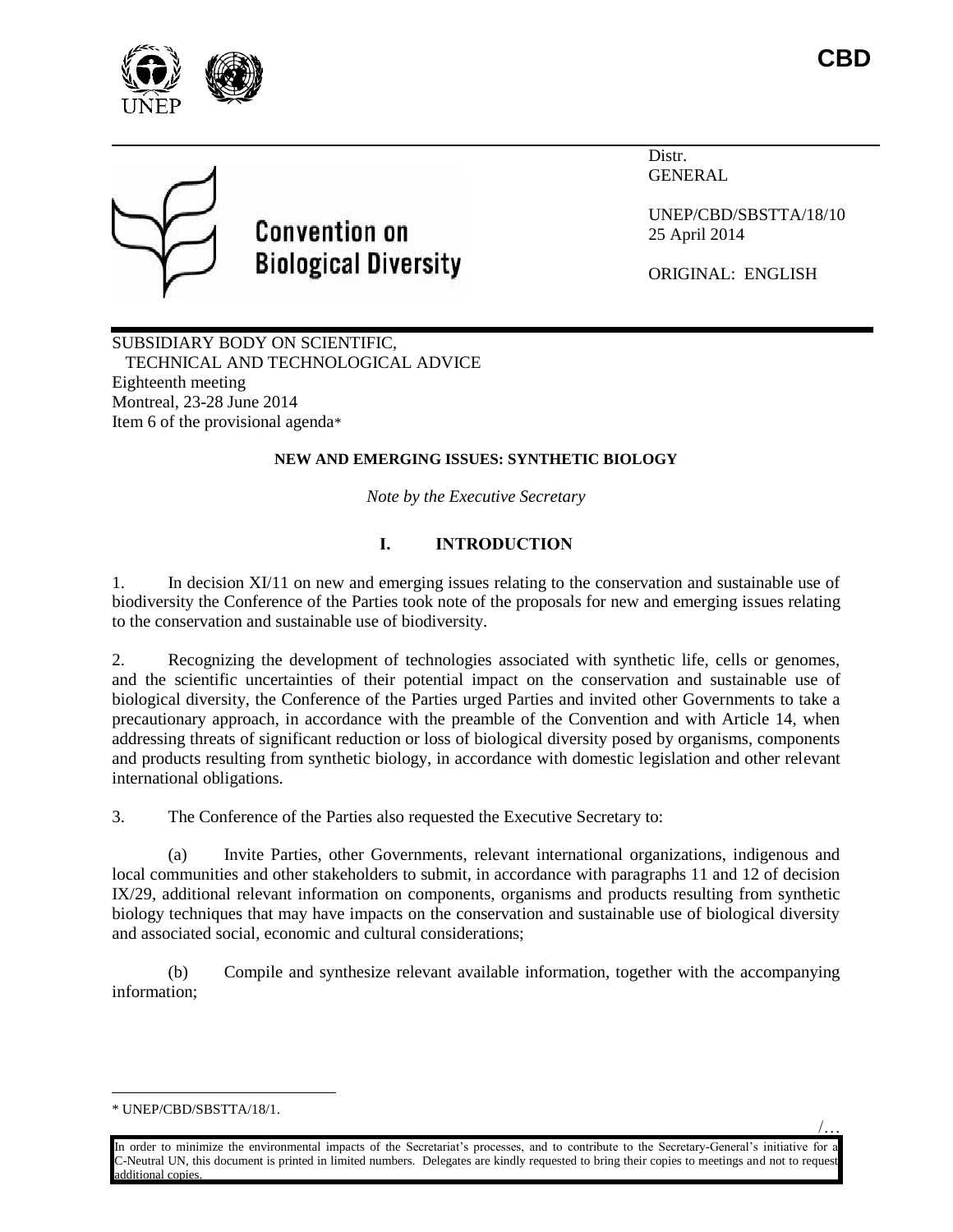(c) Consider possible gaps and overlaps with the applicable provisions of the Convention, its Protocols and other relevant agreements related to components, organisms and products resulting from synthetic biology techniques;

(d) Make a synthesis of the above information, including an analysis of how the criteria set out in paragraph 12 of decision  $IX/29$  apply to this issue, available for peer-review and subsequent consideration by a meeting of the Subsidiary Body on Scientific, Technical and Technological Advice prior to the twelfth meeting of the Conference of the Parties, in accordance with paragraph 13 of decision IX/29.

4. In response to this decision, the Executive Secretary issued [notification 2013-018](http://www.cbd.int/doc/notifications/2013/ntf-2013-018-emerging-issues-en.pdf) (Ref. No. SCBD/STTM/DC/RH/VA/81439), dated 22 February 2013, inviting additional information on synthetic biology and undertook a review of information in accordance with paragraph 5 of decision XI/11. The Executive Secretary made available for peer-review draft documents on potential positive and negative impacts of synthetic biology and on gaps and overlaps with the Convention, its Protocols and other relevant agreements and made the peer-review comments available online. The Executive Secretary, with the financial support from the United Kingdom of Great Britain and Northern Ireland, revised and completed these documents in light of the comments received. The completed documents are made available for the information of the Subsidiary Body as information documents UNEP/CBD/SBSTTA/18/INF/3 and INF/4.

5. This note is intended to assist the Subsidiary Body on Scientific, Technical and Technological Advice in assessing how the criteria set out in paragraph 12 of decision IX/29 apply to synthetic biology and in preparing a recommendation to the Conference of the Parties on this issue.

6. The document provides an overview of synthetic biology; discusses its potential positive and negative impacts on the conservation and sustainable use of biological diversity; and considers possible gaps and overlaps with the applicable provisions of the Convention, its Protocols and other relevant agreements (section II). In section III, the criteria for identifying new and emerging issues related to the conservation and sustainable use of biodiversity are applied. Section IV contains draft recommendations.

# **II. OVERVIEW OF SYNTHETIC BIOLOGY, ITS POTENTIAL POSITIVE AND NEGATIVE IMPACTS, AND POSSIBLE GAPS AND OVERLAPS WITH THE CONVENTION, ITS PROTOCOLS AND INTERNATIONAL LAW**

# *A. Areas of research and applications commonly considered to be synthetic biology*

7. **One of the most commonly cited definitions of synthetic biology is "the design and construction of new biological parts, devices, and systems" and "the re-design of existing, natural biological systems for useful purposes."** Although there is no legally accepted definition, there is general agreement that synthetic biology aims to *exercise control* in the design, characterization and construction of biological parts, devices and systems, leading to *more predictable* designed biological systems. Key features of synthetic biology include chemical synthesis of genetic sequences and an engineering-based approach. Synthetic biology represents a shift in the driving forces of biology, from discovery and observation to hypothesis and synthesis. Sometimes described as a "converging technology," synthetic biology brings together and builds on the fields of engineering, molecular biology, systems biology, nanobiotechnology, and information technology.

8. **Products of synthetic biology are often made using multiple techniques of synthetic biology and "conventional" biotechnology more broadly. The majority of current and near-term commercial and industrial applications of synthetic biology use synthetic DNA-circuits and synthetic metabolic pathway engineering to create microbes that produce molecules for**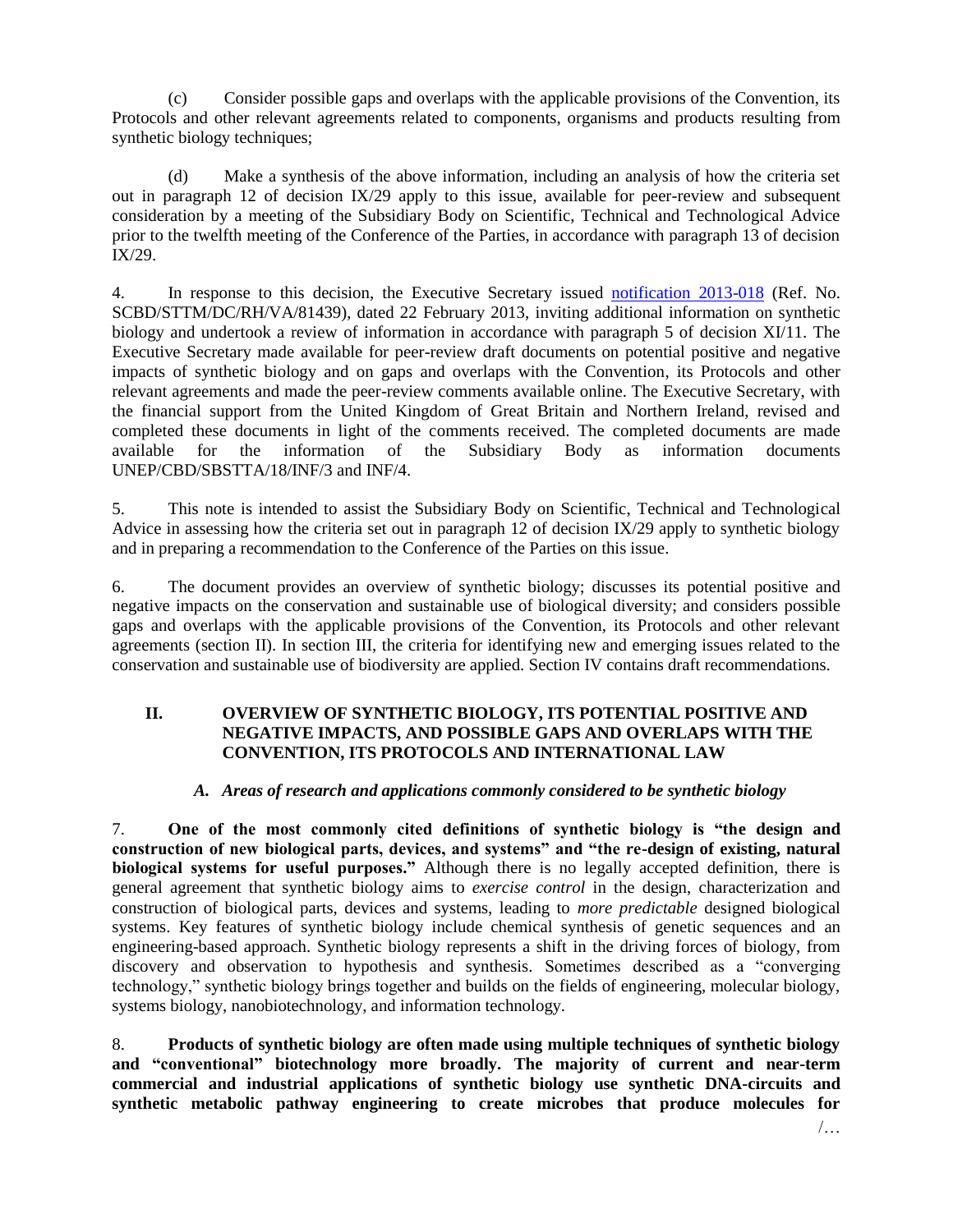**pharmaceuticals, fuels, chemicals, flavorings and fragrances.** The following areas of research are commonly considered "synthetic biology": DNA-based circuits, synthetic metabolic pathway engineering, genome-level engineering, protocell construction, and xenobiology. Some see the insertion of synthetically designed and produced DNA sequences or pathways into an existing genome largely as rebranding conventional biotechnology. Others consider the building of non-natural pathways that would be difficult to achieve with traditional genetic engineering and the *systematic* engineering circuits and pathways as approaches novel to synthetic biology and distinct from traditional genetic engineering.

9. **DNA-based circuits** involve the rational design of sequences of DNA to create biological circuits with predictable, discrete functions, which can then be combined in modular fashion in various cell hosts. Genetic circuits are seen to function as electronic logic components, like switches and oscillators. The idea of interchangeable, discrete parts that can be combined in modular fashion is "one of the underlying promises of the whole approach of synthetic biology."

10. **Synthetic metabolic pathway engineering** aims to redesign or rebuild metabolic pathways, to synthesize a specific molecule from the "cell factory." A synthetic pathway (rationally designed or based on a natural sequence but computer 'optimized') is added to the cell, and then conventional metabolic engineering tools may be used to increase the desired output. Some claim that the aim to *systematically* engineer metabolic interactions sets it apart from conventional metabolic engineering. It can also be seen as different in that synthetic biology tools make it possible to build non-natural pathways that would be difficult to produce with traditional genetic engineering techniques.

11. **Genome-level engineering** focuses on the genome as the "causal engine" of the cell. Rather than designing short DNA sequences or engineering for specific metabolic pathways, researchers work at the whole-genome level, albeit often aiming to produce a "minimal genome." There are two strategies to genome-level engineering: top down and bottom up. **Top-down genome-engineering** starts with a whole genome, from which researchers gradually remove "non-essential" genes to pare down to the smallest possible genome size at which the cell can function as desired. The primary goal is to craft a simplified "chassis" to which modular DNA "parts" can be added. The smaller genome is meant to reduce cellular complexity and thus the potential for unexpected interactions. **Bottom-up genome-engineering** aims to build functional genomes from pieces of synthesized DNA; it is also referred to as "synthetic genomics." Thus far, this has been accomplished with viruses, a 1.08 million base pair bacterial genome, and a chromosome of a yeast genome. At this point, natural genomes are needed as models because of the many DNA sequences that are necessary but have unknown functions.

12. **Protocell construction** aims to create the simplest possible components to sustain reproduction, self-maintenance and evolution. Thus this research seeks to design for less complexity at the *cellular* level (rather than at the genome as in the case of genome-level engineering). This is understood to require three things: a container or membrane to confine reactions; a metabolism so that energy can be stored; and molecules to carry information in order to adapt to changing environments. Research is aiming to achieve compartmentalization through approaches such as lipid-based vesicles, inorganic nanoparticle based membrane vesicles, and membrane-free peptide/nucleotide droplet formation. "Cell-free approaches" attempt to do away with the cell altogether to provide a more controllable biochemical context for synthetic biology devices.

13. **Xenobiology** (also known as chemical synthetic biology) is the study of unusual life forms based on biochemistry not found in nature. Xenobiology aims to alter the "biochemical building blocks of life," such as by modifying genetic information to produce XNA (xeno-nucleic acids) or by producing novel proteins. Xenobiology is often cited as a potential "built-in" biosafety mechanism to prevent genetic drift to wild organisms. Physical genetic material transfer might still occur, but in theory natural polymerases would be unable to accurately "read" the XNA, and thus not lead to protein production. This goal is often described as producing "orthogonal" systems, where modifying one component does not result in side effects to other components in the system. Orthogonality is a foundational property of engineering, and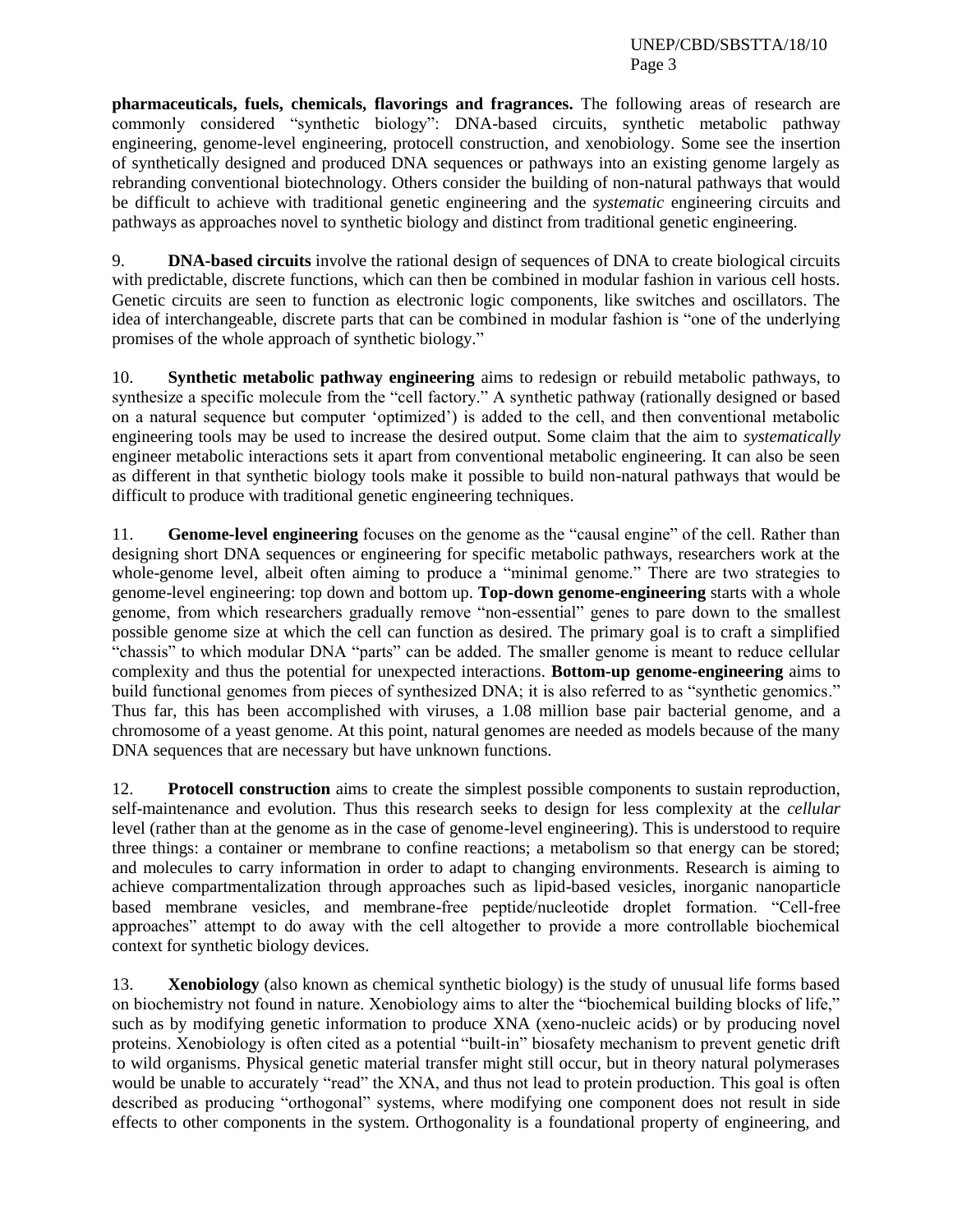synthetic biologists are attempting to achieve its expression within living systems. By operating on an orthogonal system, the idea is that synthetic biology devices would be insulated from the rest of the cell's processes and prevent the transfer of parts resulting from synthetic biology to natural biological systems. This claim, however, is untested as xenobiology is in early stages of development.

14. **Although many of the most highly anticipated results of synthetic biology are speculative, synthetic biology techniques are producing current and near-term commercial products and industrial processes.** The global synthetic biology market was estimated to be \$1.1 billion in 2010, and predicted to be \$10.8 billion by 2016. This market includes products for practicing synthetic biology techniques, such as commercially-available stretches of synthesized DNA and the BioBrick™ Assembly Kit, as well as products produced using synthetic biology techniques. Most of the current and near-term commercial products that are described as resulting from synthetic biology deploy synthetic DNA-circuits and/or synthetic metabolic pathway engineering to modify micro-organisms, intended to be contained in industrial settings, which then produce desired outputs. These outputs include fuels such as biodiesel and isobutanol, organic chemicals, bioplastics, flavor and fragrance molecules, cosmetics and personal care products, and pharmaceuticals. Organisms resulting from synthetic biology techniques are also commercially available, mostly as micro-organisms marketed to industrial producers. Multi-cellular organisms such as plants engineered with synthetic biology techniques for biofuel production seem to be near-term, while the "Glowing Plant" team used Kickstarter to collect funds for the production of plants that will be transformed with synthetically produced DNA and are scheduled to be disseminated in September 2014.

# *B. Potential positive and negative impacts on the conservation and sustainable use of biological diversity*

15. **Synthetic biology could provide more efficient and effective tools to respond to modern challenges, such as responding to biosecurity threats and diagnosing and treating diseases. Current, near-term and anticipated applications of synthetic biology in areas such as bioenergy, environment, wildlife, agriculture, chemical production, biosecurity, and health will have direct impacts specific to each application.** Some of these applications are anticipated to specifically target the conservation and use of biodiversity, either with intended positive impacts (for example, greener industrial processes, de-extinction, bioenergy) or with intended negative impacts (for example, bioterror). Unintentional but direct harm might be experienced, for example if medicines and therapies resulting from synthetic biology techniques trigger unanticipated adverse effects on human health or if synthetic biology laboratory workers are accidentally exposed to components or organisms.

16. **Current and near-term applications of synthetic biology are mostly intended for contained use in research labs and industrial settings. Under these circumstances they are mostly not seen as raising biosafety concerns different from conventional genetic engineering.** Biosafety concerns regarding unintentional releases of these organisms, such as yeast engineered to produce the active ingredient of a natural antimalarial or a bacteria engineered to produce an industrial solvent, are largely not seen as different from those related to conventionally genetically-modified organisms. Some ecologists note that, as micro-organisms have a high potential for evolutionary change, even ones that are unlikely to survive outside of contained use may evolve to become more successful in the environment, and thus represent a potential biosafety concern. Also, some multicellular organisms resulting from techniques that may be considered as synthetic biology intended for environmental release are in nearterm production and anticipated for a variety of uses, including crops engineered for efficient conversion into biofuel and insects designed to control pest populations.

17. **Potential future applications of synthetic biology that could provide benefits for the conservation and sustainable use of biodiversity – micro-organisms designed for bioremediation, to enhance agricultural efficiency, to halt desertification, to cure wildlife diseases, etc. – would require the environmental release of micro-organisms resulting from synthetic biology techniques. These**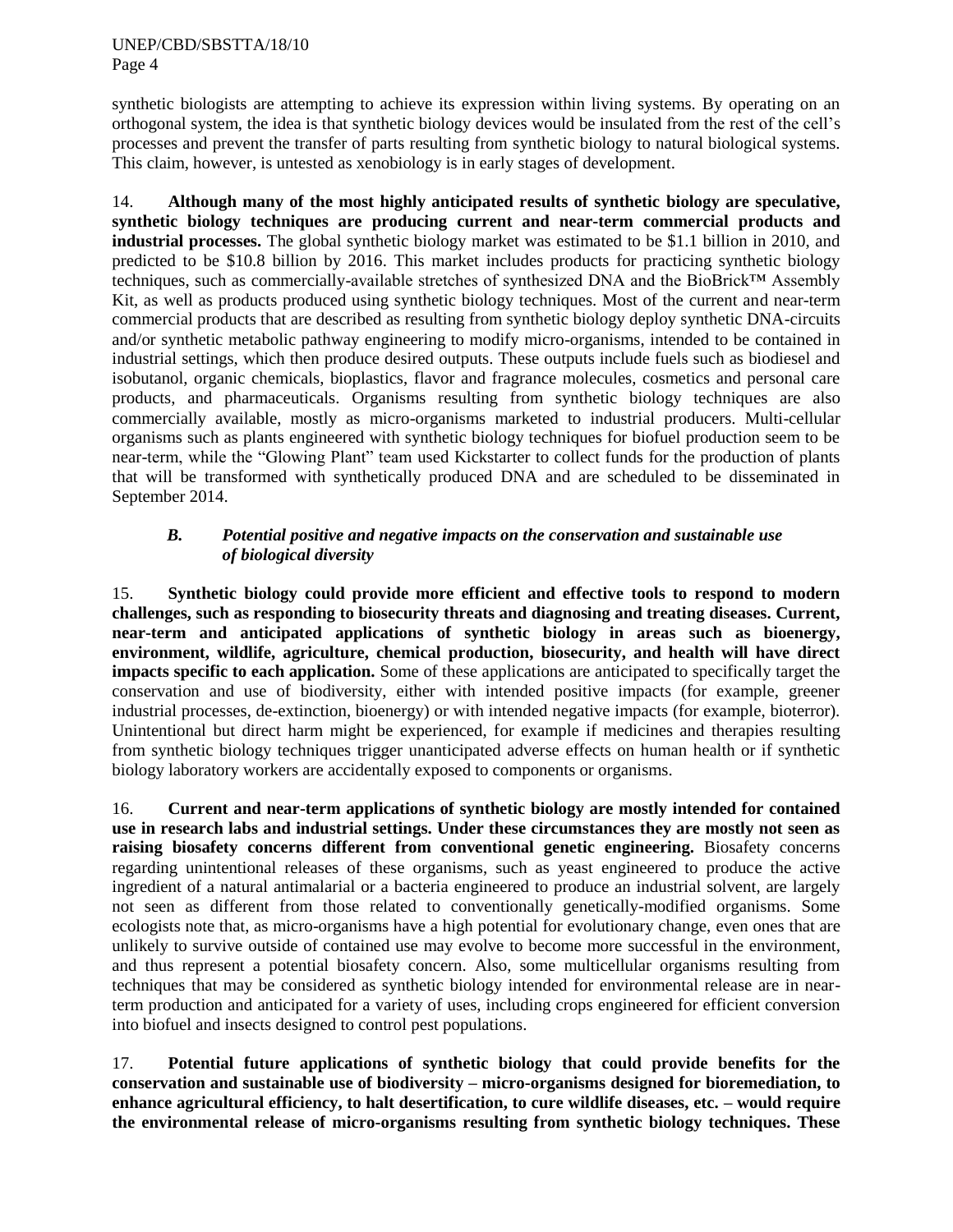**products involve the deliberate environmental release of organisms modified for specific purposes, and therefore raise different biosafety concerns than those of organisms engineered for contained uses.** Since the 1980s, genetically engineered strains of micro-organisms have failed to survive in indigenous microbial communities. If synthetic biology succeeds in producing sufficiently hardy microorganisms, they could present new biosafety concerns through their potential to transfer synthetic DNA, adapt and evolve to new environments, and impact other organisms in the ecosystem. The ability to address these concerns is constrained by our comparatively limited understanding of these processes in micro-organisms as opposed to multicellular organisms.

18. **If applications of synthetic biology significantly expand in production, this could lead to significant environmental impacts, both intended and unintended.** For example, biofuel production, a significant focus of synthetic biology research, could lead to a shift in global reliance from fossil fuels to biomass, with the intention of cutting harmful greenhouse gas emissions. Such a significant additional demand on global biomass sources, however, may lead to unsustainable extraction from agricultural lands and natural ecosystems and displace traditional users of biomass. After considering the impacts of indirect land-use change and other factors, the net effect on greenhouse could be positive or negative. Particularly considering that many proposed applications of synthetic biology would involve deliberate environmental release, some commentators have noted the need for biologists and others familiar with the complexities of ecosystems to engage with synthetic biology projects.

19. **Considering the current status of commercialization and application, existing regulatory regimes and risk assessment methodologies for genetically modified organisms and living modified organisms may be sufficient in most cases of current products and organisms of synthetic biology. As synthetic biology develops, this assessment will need to be revisited.** Some techniques, such as the use of a gene gun to insert synthetic DNA, do not trigger a regulatory response in some jurisdications. Some believe that synthetic biology techniques are already advanced enough to necessitate such a reassessment. Synthetic biology techniques can be used to insert hundreds or thousands of traits from different donor organisms, which then interact with each other, challenging assessments based on assessing the risks of comparable counterparts of donor and parent organisms, although currently commercialized organisms largely do not utilize such a full range of complexity. Some researchers reflect a concern for the "unknown unknowns" of synthetic biology in their call for significantly increased funding for dedicated synthetic biology risk research. They argue that no one yet understands the risks that synthetic organisms pose to the environment, what kinds of information are needed to support rigorous assessments, or who should collect such data.

20. **There is debate over the degree and probability of harm that organisms resulting from synthetic biology techniques intended for contained use could cause if released.** There is a low probability that synthetic biology organisms which were engineered for contained use and which are released accidentally could survive and propagate. On the other hand, the majority of research in synthetic biology uses microbes as hosts which have a particularly high potential for mutations. Once released into the environment these organisms cannot be retrieved and could potentially represent a catastrophic risk. Such a low-probability and high-consequence situation raises ethical issues around harms, benefits and risks.

21. **Among synthetic biologists and in policy discussions, a commonly suggested response to the limitations of physical containment and the possibility of organisms successfully designed for environmental release is that synthetic biology be used to design organisms with "built-in safety features."** Some of these strategies to engineer biosafety rely on xenobiology, the replacement of the genetic alphabet of DNA with novel informational biopolymers or with unnatural base pairs which are not expected to be able to interact with natural forms of life on the genetic level. Although promising, the science of xenobiology is not yet able to demonstrate containment, and significant research challenges remain.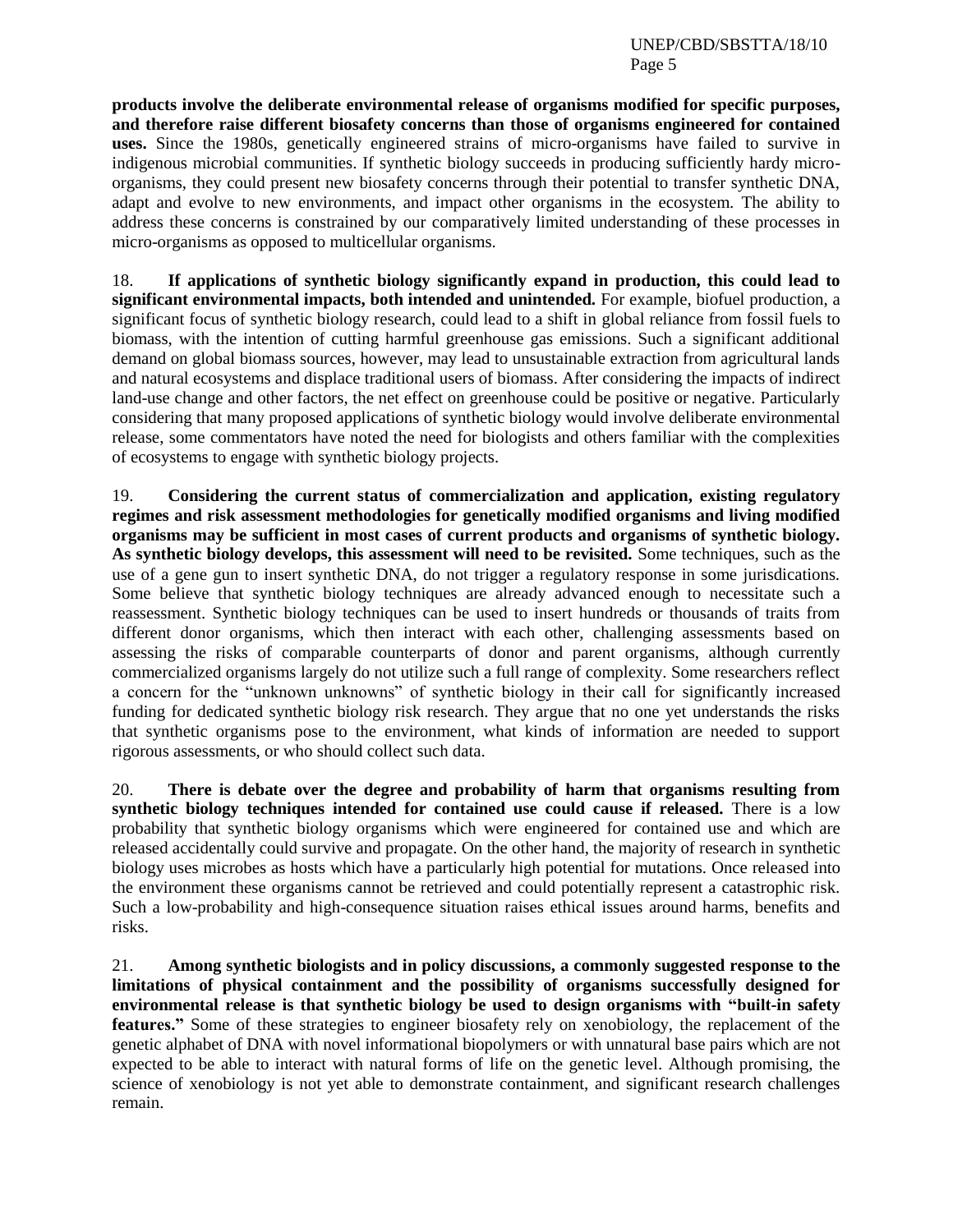22. **If research in synthetic biology develops as many anticipate – or if current commercial and industrial applications of synthetic biology expand in scale – synthetic biology could cause manufacturing and economic paradigm shifts.** Synthetic biology could be a key technology in developing economies in which biotechnology contributes a significant share or economies using biological resources and bio-based processes. How developing countries would fare in such a global "bioeconomy" is not self-evident. Synthetic biology could benefit the health and economies of developing countries through specific applications, and the tropics and sub-tropics could be major sources of the biomass needed as feedstock for bio-based processes. It is also possible that a biotechnology-led bioeconomy could reinforce inequitable trends in international trade, that the scale of extraction and use of biomass for a global bioeconomy could be ecologically unsustainable and threaten traditional economies reliant on biomass, and that natural products currently grown or harvested will be displaced by industrial production from micro-organisms resulting from synthetic biology techniques. The shape of new bioeconomies and the fates of their ecological and human communities can be influenced by government regulations and economic instruments.

23. **Ethical issues are invoked by specific applications of synthetic biology and, more generally, synthetic biology techniques.** Specific applications of synthetic biology such as "de-extinction" projects raise ethical issues such as how best to weigh and balance a project's potential harms and benefits, how limited resources for conservation should be directed, and whether support for *in situ* conservation might be seen as less pressing due to the expectation that 'lost' species can be resurrected. More broadly, the increased capabilities of synthetic biology techniques raise ethical issues. Ethicists debate whether we have already crossed the threshold from the modification of existing organisms to the creation of *de novo*  organisms, and what the ethical implications of this might be. How should such new organisms be valued? Does synthetic biology move humanity towards instrumentalism, by which organisms are assigned value based on their instrumental use? Could this influence the ethical basis for conservation, or influence public perceptions of what is "natural"? Like other biotechnologies, synthetic biology raises ethical questions around the level of predictability of its positive and negative impacts that should be required, and how to weigh anticipated impacts and the possibility of unexpected impacts.

24. **Intellectual property right regimes are still developing around synthetic biology, and could impact the development of the field and specific applications.** Two main models of intellectual property for synthetic biology components, organisms, products, and techniques seem to be forming: heavy reliance on patents and a system modeled on open-source software that enables a combination of patenting and shared use of designed DNA sequences. Depending on the intellectual property rights regimes, innovation in synthetic biology may be encouraged, stifled, or directed towards certain kinds of applications or users.

# *C. Possible gaps and overlaps with the applicable provisions of the Convention, its Protocols and other relevant agreements*

# *1. Overview*

25. **Synthetic biology as such has not been addressed in the text of multilateral treaties. However, a multitude of treaties, customary rules and general principles of law, as well as other regulatory instruments and mechanisms, could apply to all or some forms of what has been described as synthetic biology.** Most of these treaties were developed before synthetic biology was a significant issue and, as such, only in a few cases contain explicit references to components, organisms and products resulting from synthetic biology techniques and their potential impacts. Depending on the circumstances, existing treaties may address: the transfer and handling of components, organisms and products resulting from synthetic biology techniques; the use of components, organisms and products resulting from synthetic biology techniques for a specific purpose, in particular for hostile purposes or in armed conflict; the rights associated with components, organisms and products resulting from synthetic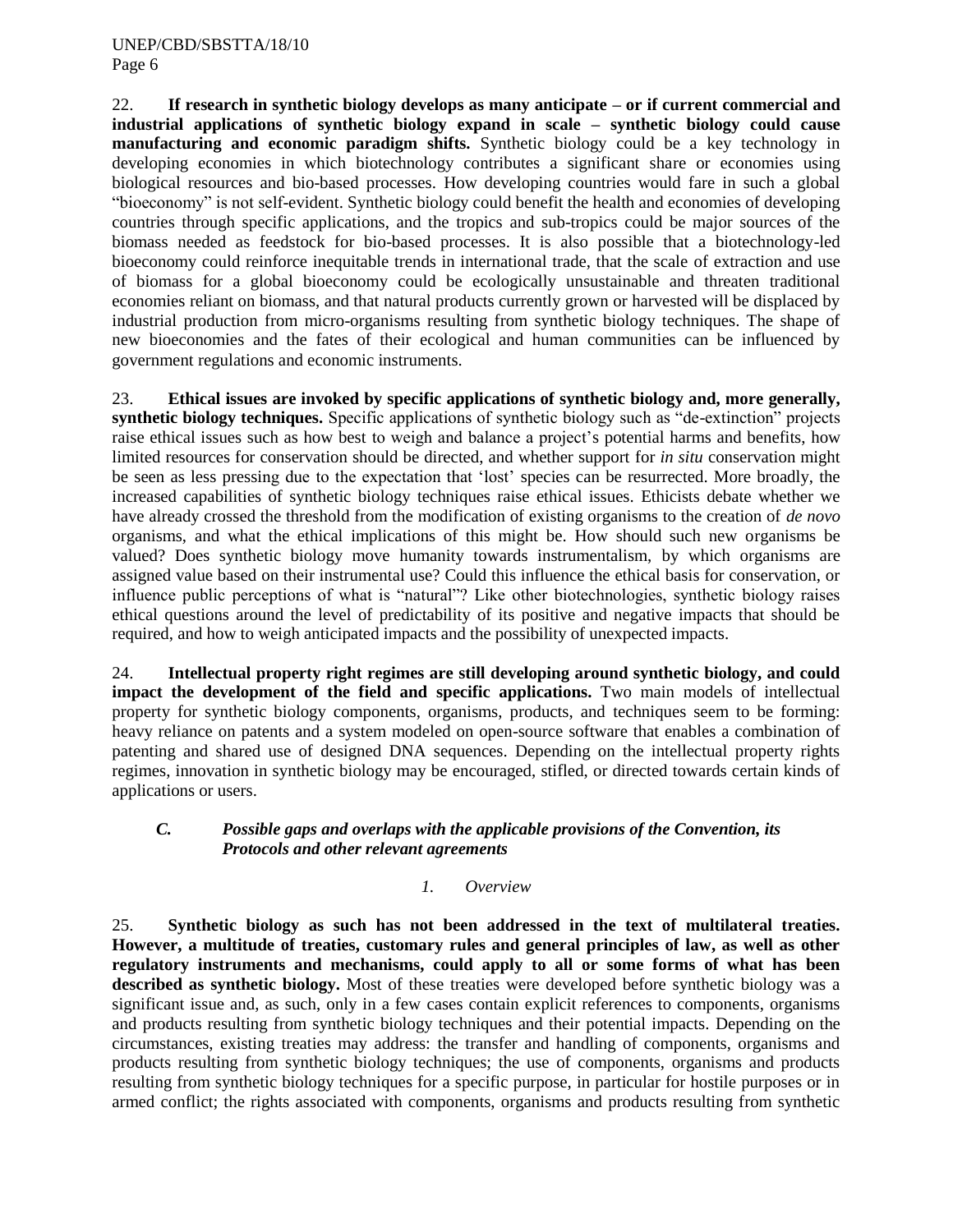biology techniques, e.g. patentability; and access to genetic resources used in synthetic biology techniques, and sharing of benefits arising from their utilization.

#### *2. General rules of customary international law and treaties addressing the potential risks arising from the application of synthetic biology techniques*

26. **State responsibility describes the rules governing the general conditions under which a State is responsible for wrongful actions or omissions, and the resulting legal consequences.** The rules on State responsibility require a breach of an obligation without defining these obligations. They provide only a general framework for addressing breaches of international law, including customary rules of international law and treaty obligations. The rules on State responsibility therefore do not address the conditions under which synthetic biology techniques would be permitted or prohibited. Under the rules on State responsibility, States are not as such responsible for acts by private actors unless one of the recognized relationships exists. However, a State might have to address the actions of private actors in order to fulfil its own obligation. A State could be in breach of an obligation if it fails to take necessary measures to prevent effects caused by private actors.

27. **States are under a general obligation to ensure that activities within their jurisdiction or control respect the environment of other States or of areas beyond national jurisdiction or control.** This duty to respect the environment does not mean, however, that *any* environmental harm, pollution, degradation or impact is generally prohibited. The duty prohibits a State from causing *significant transboundary* harm and obliges a State of origin to take adequate measures to control and regulate in advance sources of such potential harm. States have to exercise "due diligence" before carrying out potentially harmful activities. What constitutes "due diligence" would largely depend on the circumstances of each case. Establishing State responsibility for any harm from a synthetic biology technique would require that (i) the application of a synthetic biology technique can be attributed to a particular State and (ii) that it can be associated with a significant and particular harm to the environment of other States or of areas beyond national jurisdiction or control.

28. **States have the duty to carry out an environmental impact assessment for activities that may have a significant adverse impact in a transboundary context, in particular, on a shared resource.** An environmental impacts assessment (EIA) is required in many domestic legal orders and the International Court of Justice has recently recognized that the accepted practice among States amounts to "a requirement under general international law". Thus, where there is a risk that a proposed industrial activity may have a significant adverse impact in a transboundary context, the requirement to carry out an environmental impact assessment applies even in the absence of a treaty obligation to this effect.

29. **The precautionary principle or approach is relevant but its legal status and content in customary international law has not been clearly established, and the implications of its application to synthetic biology techniques are unclear.** There is no uniform formulation or usage for the precautionary approach and its legal status in customary international law has not yet been clearly established, although it has been invoked several times by some States. The precautionary approach is understood to state, as a minimum, that scientific uncertainty should not be used as a reason to postpone action. Further interpretations include that "uncertainty justifies action", or even that it implies a duty of states to take action for responding to a given environmental risk.

30. **Many components, organisms and some products resulting from synthetic biology techniques may be considered as "living modified organisms resulting from biotechnololgy" as defined by the Convention on Biological Diversity and be subject to its biosafety provisions (Articles 8(g) and 19).** While its provisions on biosafety address potential negative impacts, the Convention also recognizes potential positive effects of modern biotechnology and provides for the access to and transfer of technologies, including biotechnology, that are relevant to the conservation and sustainable use of biological diversity. Where LMOs resulting from synthetic biology techniques are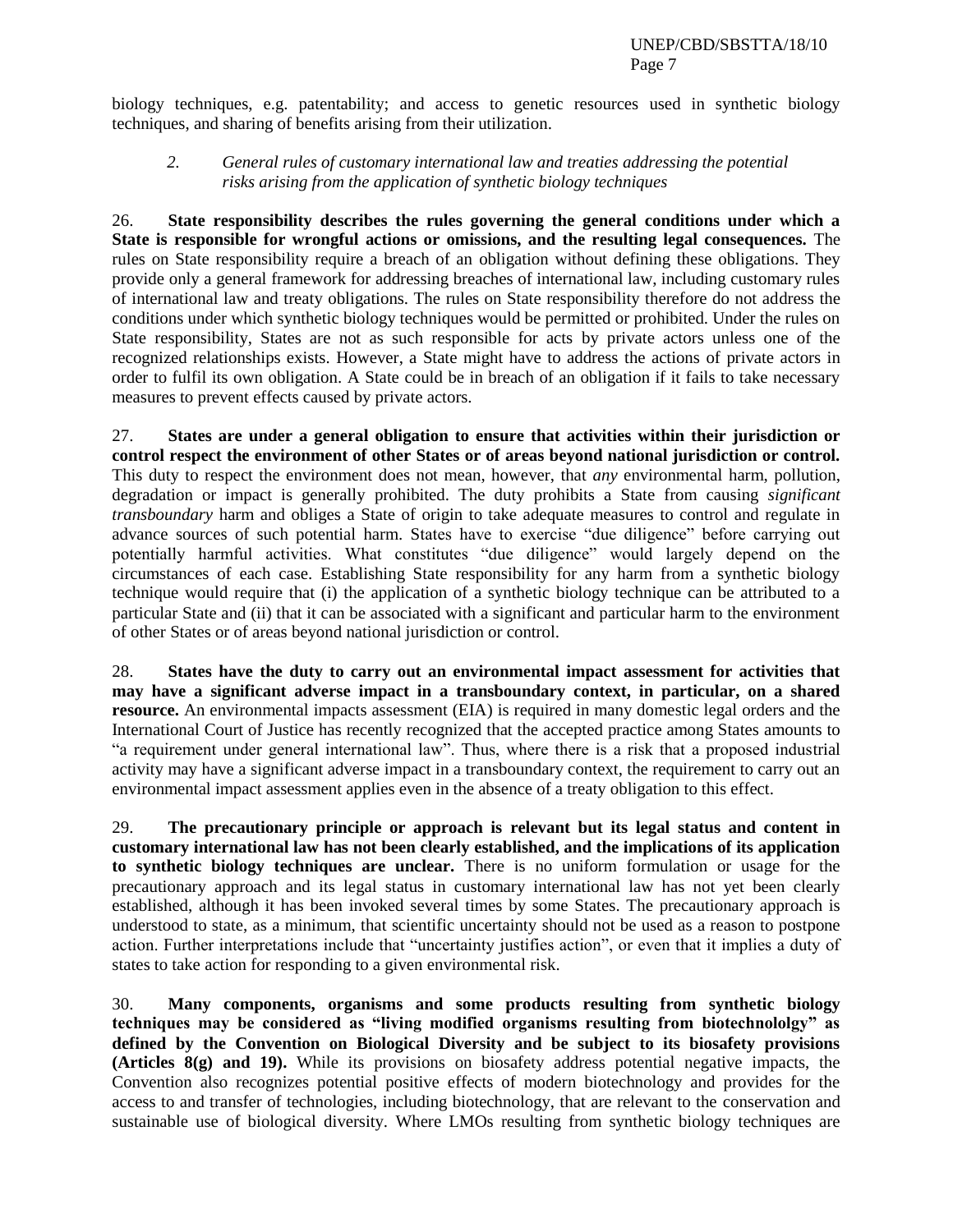likely to have adverse environmental impacts that could affect the conservation and sustainable use of biological diversity, taking also into account the risks to human health, Parties are required to establish or maintain means to regulate, manage or control these risks at the national level. In addition, the Convention contains information sharing requirements for exporting countries.

31. **Organisms resulting from synthetic biology techniques may fall under the definition of "living modified organisms" under the Cartagena Protocol for Biosafety. Therfore, its requirements pertaining to the transboundary movement, transit, handling and use of all living modified organisms that may have adverse effects on the conservation and sustainable use of biological diversity, taking also into account risks to human health, may apply.** In many cases components, organisms and products resulting from synthetic biology techniques could fulfil the criteria of (i) being a living organism, (ii) possessing a novel combination of genetic material, and (iii) resulting from the use of modern biotechnology. While a number of applications of synthetic biology techniques are intended to result in pharmaceuticals for humans, those pharmaceuticals have so far not been addressed by other relevant international agreements or organizations, and therefore do not trigger an exemption from the provisions of the Cartagena Protocol. Some components, organisms and products resulting from synthetic biology techniques may fall under exemptions from the Advanced Informed Agreement provisions for LMOs, if they are intended for contained use or for direct use as food or feed, or for processing, which may raise biosafety concerns. Although LMOs produced through synthetic biology may present characteristics that are not common to all LMOs, Annex III of the Protocol on risk assessment, including its general principles, points to consider and methodology are still fully applicable to living organisms produced through synthetic biology and may also apply to "products thereof" that contain "detectable novel combinations of replicable genetic material obtained through the use of modern biotechnology".

32. **The Conference of the Parties, in decision XI/11 explicitly addressed the matter of synthetic biology and, recognizing the development of technologies associated with synthetic life, cells or genomes, and the scientific uncertainties of their potential impact on the conservation and sustainable use of biological diversity, urged Parties and invited other Governments to take a precautionary approach, in accordance with the preamble of the Convention and with Article 14, when addressing threats of significant reduction or loss of biological diversity posed by organisms, components and products resulting from synthetic biology, in accordance with domestic legislation and other relevant international obligations.** In its decisions addressing biofuels, the Conference of the Parties also urged Parties and other Governments to apply the precautionary approach to the introduction and use of living modified organisms for the production of biofuels as well as to the field release of synthetic life, cell, or genome into the environment, and to monitor technology associated with biofuels. In case components, organisms and products resulting from synthetic biology techniques become invasive, existing guidance from the Conference of the Parties on invasive alien species could apply, as far as they are "living", able to reproduce, and have a "natural distribution".

33. **Once entered into force, the Nagoya–Kuala Lumpur Supplementary Protocol on Liability and Redress to the Cartagena Protocol on Biosafety will require Parties to provide at the national level for rules and procedures that address damage from living modified organisms resulting from synthetic biology techniques**, where such damage falls under the definition set out in Article 2 of the Supplementary Protocol.

34. **The Biological Weapons Convention addresses, in part through legally-binding rights and obligations, microbial or other biological agents or toxins, including those which are components, organisms and products resulting from synthetic biology techniques, and provides a forum where further guidance for this aspect of synthetic biology could be developed.** Parties to the Convention have confirmed that certain components, organisms and products resulting from synthetic biology techniques fall under the scope of "microbial or other biological agents, or toxins whatever their origin or method of production", which the Convention regulates. Where those agents or toxins are "of types and in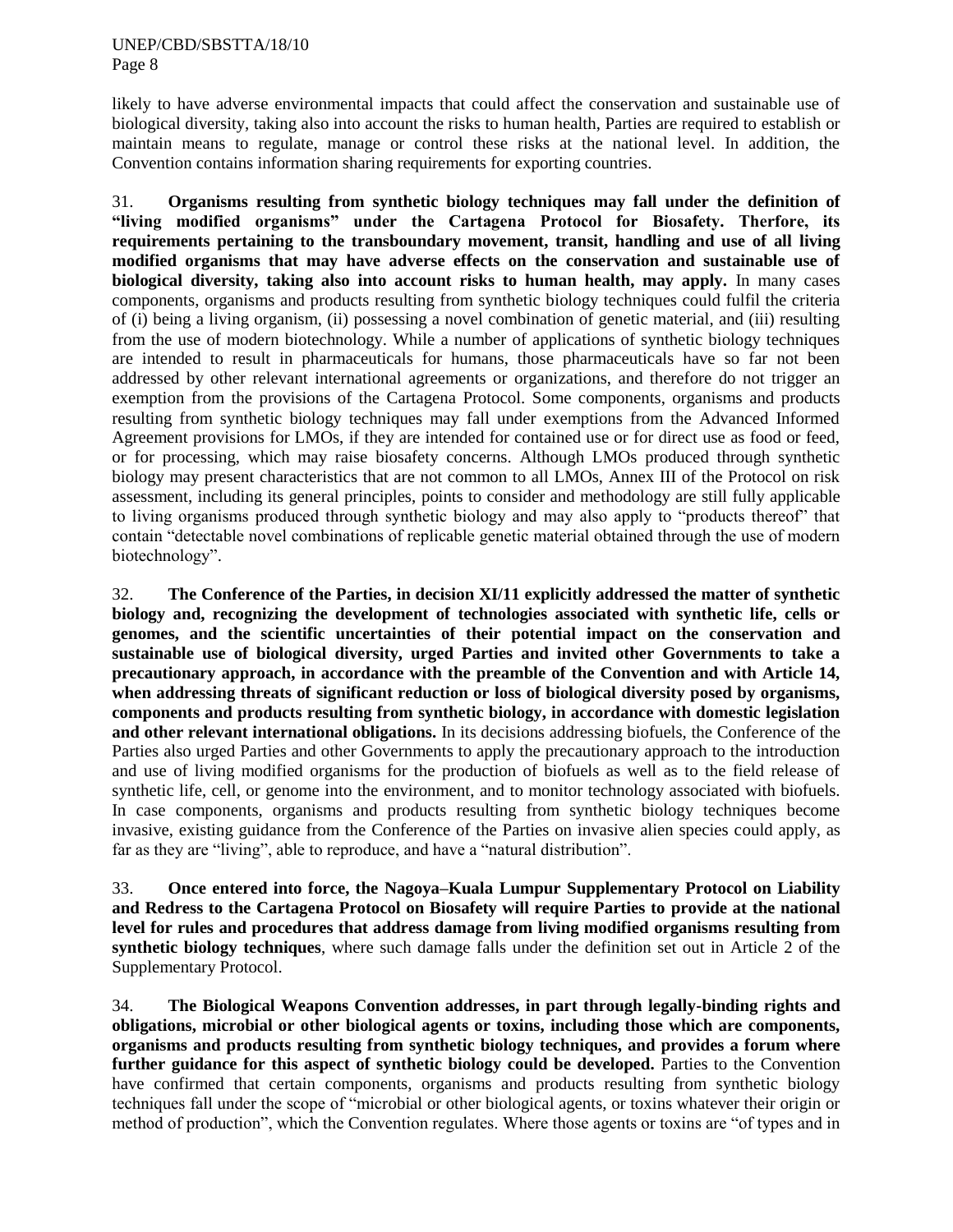quantities that have no justification for prophylactic, protective or other peaceful purposes", the Convention, among others: (i) prohibits that its parties develop, produce, stockpile or otherwise acquire or retain them; (ii) requires its Parties with those agents or toxins in their possession or under their jurisdiction or control, to destroy, or to divert them to peaceful purposes, (iii) prohibits their transfer; (iv) prohibits assisting, encouraging, or inducing any State, group of States or international organizations to manufacture or otherwise acquire them; and (v) requires its parties to take necessary measures at the national level. In addition, the convention contains the obligation to facilitate, and the right to participate in, the fullest possible exchange of equipment, materials and scientific and technological information, where they are used for peaceful purposes. Different meetings of the Parties to the Convention have acknowledged the potential positive and negative impacts from, among others, synthetic biology, and agreed on the value of promoting appropriate oversight measures to identify and manage risks, exploring approaches for developing guiding principles that could be tailored to national circumstances, sharing information about oversight frameworks, guiding principles, and practical experience, and the elaboration of models to inform risk assessment and oversight of scientific research activities that have significant dual-use potential, while promoting access to, and use of, the technologies they reviewed, including through the development of inexpensive and field-portable applications.

35. **Some components, organisms and products resulting from synthetic biology could, depending on the specific case, be considered as causing risks to animal or plant life or health arising from the entry, establishment or spread of pests, diseases, disease-carrying organisms or disease-causing organisms; or as risks to human or animal life or health arising from additives, contaminants, toxins or disease-causing organisms in foods, beverages or feedstuffs. If this is the case, members of the World Trade Organization can adopt and enforce sanitary and phytosanitary measures in accordance with the provisions of the Agreement on the Application of Sanitary and**  Phytosanitary Measures (SPS Agreement). The measures could directly or indirectly affect international trade, as long as they are taken in accordance with standards recognized under the SPS Agreement. The SPS Agreement explicitly recognizes the international standards, guidelines and recommendations developed by three organizations: For food safety the Codex Alimentarius Commission; for animal health and zoonoses the relevant international standards, guidelines and recommendations developed by the World Organisation for Animal Health (OIE); for plant health, those developed by the International Plant Protection Convention (IPPC). In particular, components, organisms and products resulting from synthetic biology may be intentionally or unintentionally released to the environment, leading to biosafety concerns. Depending on the circumstances, they could be considered to pose risks to animal or plant life or health, through ecosystem-level impacts or the transfer of synthetic DNA. While guidance exists as to the application of standards to living modified organisms, it is not clear for all forms of synthetic biology techniques how these standards could be applied. The standard-setting organizations Codex Alimentarius Commission, World Organisation for Animal Health (OIE) or International Plant Protection Convention (IPPC) have not explicitly addressed synthetic biology.

# *3. Treaties addressing access to genetic resources, benefit-sharing from their utilization, and intellectual property rights that could be relevant to the application of synthetic biology techniques*

36. **In the cases where synthetic biology requires access to genetic resources, the access requirements of the Convention would, in general, apply and thus require prior informed consent (unless otherwise determined) and the negotiation of mutually agreed terms.** However, there are cases, such as virtual/digital information on functional units of heredity, where it is not clear that the material accessed for its use in synthetic biology can be considered "genetic resources" in accordance with the definitions contained in Article 2 of the Convention. It is also unclear whether the components, organisms and products resulting from synthetic biology can be considered "genetic resources" under the Convention.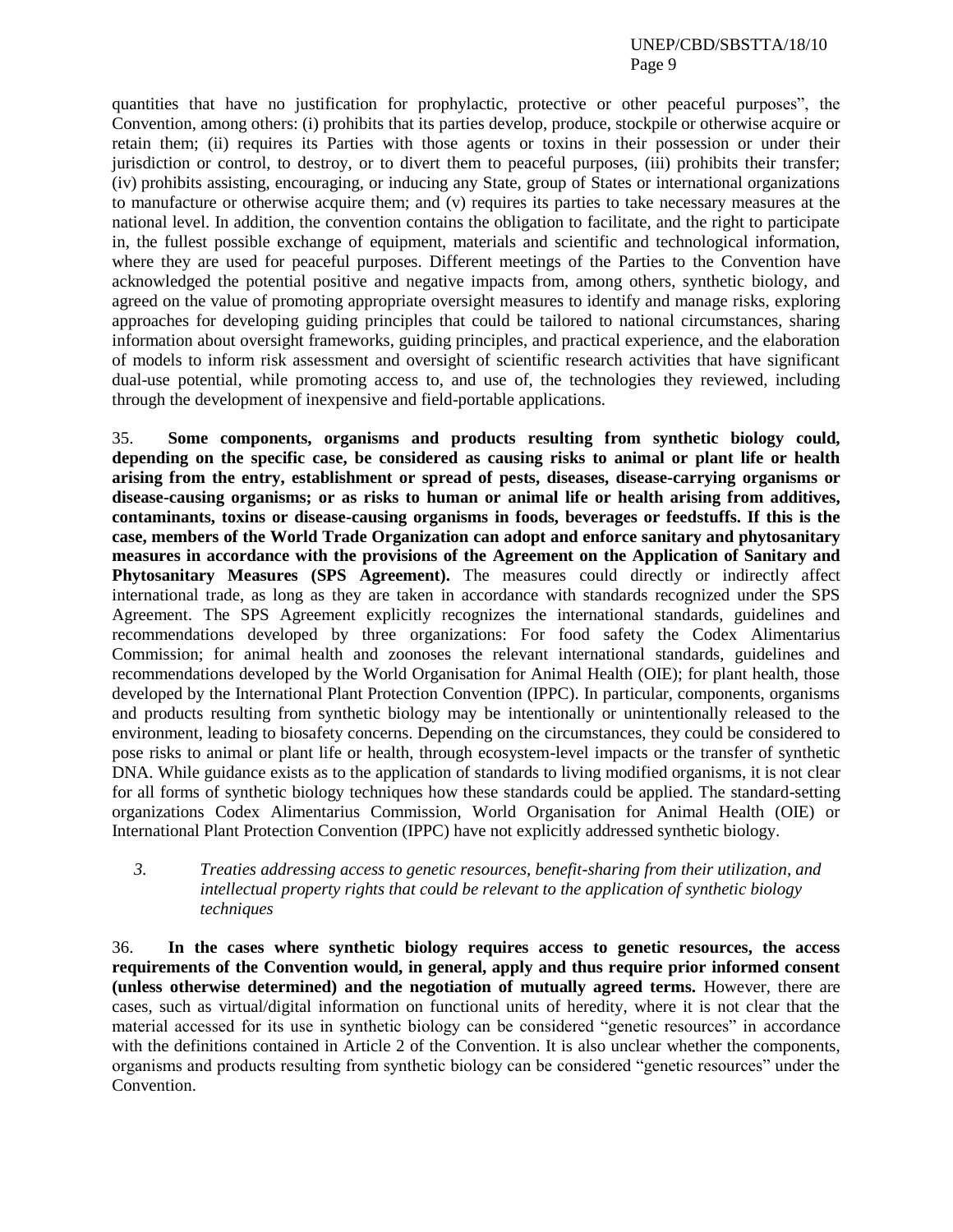37. **Generally, some synthetic biology techniques can be considered as a way of "utilizing" genetic resources within the context of the Nagoya Protocol.** The definition of utilization contained in the Nagoya Protocol can help to determine which activities related to synthetic biology would be within the scope of the Protocol. The use of synthetic biology techniques opens questions regarding the extent to which the results of modifications of natural genetic resources continue to be subject to the benefitsharing obligations under the Nagoya Protocol. Synthetic biology also raises a number of questions in relation to derivatives and the application of the Nagoya Protocol. There are different interpretations regarding how the Nagoya Protocol applies to derivatives. National implementation of the Nagoya Protocol can assist in further clarifying the scope of access and benefit-sharing requirements in relation to derivatives. The negotiation of mutually agreed terms can assist parties to an access and benefit-sharing agreement to clarify to which extent of the value chain the obligations to share benefits would continue to apply to components, organisms and products resulting from synthetic biology, including derivatives and their subsequent applications.

38. **The International Treaty on Plant Genetic Resources for Food and Agriculture may be particularly relevant to synthetic biology with regard to the access to genetic resources for use in synthetic biology processes and the sharing of the benefits arising from commercialization.** Its Article 12 requires parties to provide facilitated access to plant genetic resources for food and agriculture to other parties, including to legal and natural persons under their jurisdiction. This access is to be granted pursuant to a standard material transfer agreement (MTA) through the Multilateral System under certain conditions. Synthetic biology research that does not include chemical, pharmaceutical and/or other nonfood/feed industrial uses can access, in accordance with the relevant provisions of ITPGRFA, the plant genetic resources for food and agriculture listed in Annex I to the Treaty, a pool of 64 food and forage crops. These plant genetic resources cannot be protected through an intellectual property right in the form received from the Multilateral System. Under Article 13 of ITPGRFA Parties agreed that benefits arising from the use, including commercial, of plant genetic resources for food and agriculture under the Multilateral System shall be shared fairly and equitably through the exchange of information, access to and transfer of technology, capacity-building, and the sharing of the benefits arising from commercialization.

39. **It appears that for the present, in accordance with the Agreement on Trade Related Aspects of Intellectual Property Rights (TRIPS Agreement), patents could be available under national law of WTO members for most of the current products and all of the techniques (to the extent that they are all "non-biological" in the sense of being "technical). Select products of synthetic biology techniques may fall under the exceptions provided by Article 27, paragraphs 2 and 3 of the TRIPS Agreement and may therefore be excluded from patentability by some WTO members.** The patentability of synthetic biology products and techniques may have both positive and negative implications, as it may encourage research and investments into, and restrict access to, and application of, both technologies with potentially positive and potentially negative implications for biodiversity. The possibility to exclude certain synthetic biology products and techniques from patentability if necessary to protect *ordre public* or morality, including to protect human, animal or plant life or health or to avoid serious prejudice to the environment, in accordance with Article 27, paragraphs 2 of the TRIPS Agreement may help to avoid some negative effects that may result from synthetic biology techniques.

40. **The results of current synthetic biology research that is focused on modifying existing "natural" genomes could qualify as "essentially derived varieties" and therefore be protected by the "breeder's right" (a** *sui generis* **form of protection for intellectual property rights on plant varieties) under the International Convention for the Protection of New Varieties of Plants (UPOV Convention).** For essentially derived varieties, both the breeder of the initial variety, from which the essentially derived variety is derived, and the breeder of the essentially derived variety would enjoy a breeder's right. As far as synthetic biology research may someday result in the production of entirely novel genomes, it may be able to produce new plant varieties which could be protected by the breeder's right. Where a breeding process draws upon a protected variety and results in a new plant variety, the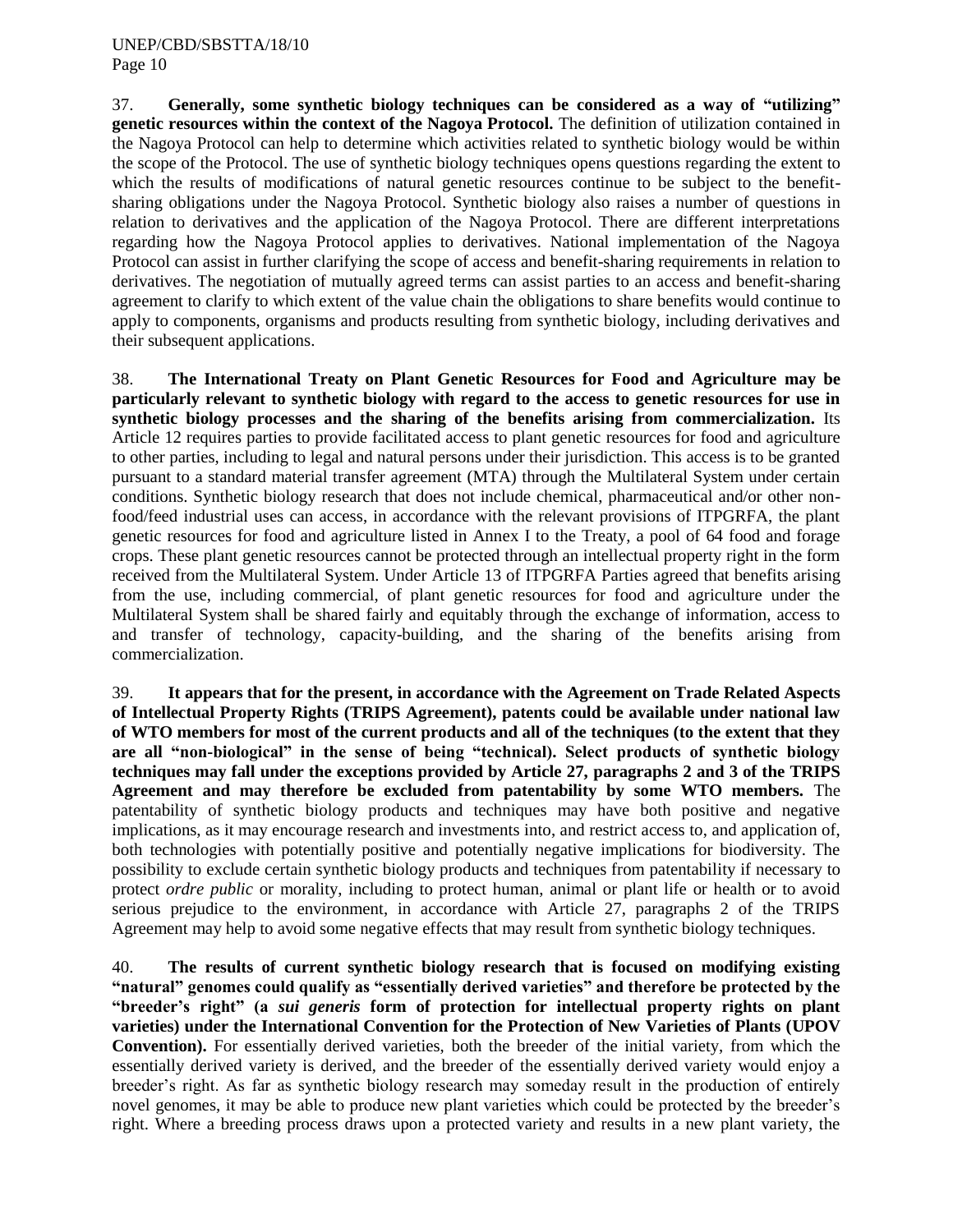breeder of the new variety, on an exceptional basis, would not require the authorization of the breeder of the initial variety.

#### *4. Gaps in the current regulatory framework*

41. **Some general principles of international law such as the duty to avoid transboundary harm, and the need to conduct an environmental impact assessment (EIA), together with the rules of State responsibility may provide some guidance relevant to addressing potential negative impacts resulting from the application of synthetic biology techniques, but would still form an incomplete basis to address all potential negative impacts.** Uncertainties exist with regard to their application in the absence of decision-making institutions or specific guidance. In addition, they may not be able to address the scope of the risks associated with some forms of synthetic biology techniques. Specific potential impacts of specific synthetic biology products might violate particular rules, but this cannot be determined unless there is greater confidence in estimates of such potential impacts.

42. **Potential gaps may exist with regard to components, organisms and products resulting from synthetic biology techniques that are not living modified organisms.** Such gaps could occur where components, organisms and products resulting from synthetic biology techniques do not fall within the scope of a treaty regime. For example, components, organisms and products resulting from synthetic biology techniques that are not living modified organisms will not be subject to the requirements pertaining to the transboundary movement, transit, handling and use of all living modified organisms that may have adverse effects on the conservation and sustainable use of biological diversity contained in the Cartagena Protocol, nor the provisions on liability and redress contained in the Nagoya – Kuala Lumpur Supplementary Protocol.

43. **A number of treaties exist which, in general, provide for mechanisms, procedures or institutions that could address potential negative effects associated with the application of synthetic biology techniques, but where no specific guidance exists for their application.** For example, States may be able to establish import restrictions on components, organisms and products resulting from synthetic biology techniques in accordance with the SPS Agreement. However, while specific guidance has been developed for the application of standards to living modified organisms, for example under the International Plant Protection Convention (IPPC), no such guidance exists for other components, organisms and products resulting from synthetic biology techniques.

44. **The international regulatory framework is not well equipped to address the potentially "catastrophic" and "existential" risks, with low and very low probability, but immense impacts, that are discussed in the context of some synthetic biology techniques, with the exception of the Biological Weapons Convention, which prohibits the development, acquisition and transfer of microbial or other biological agents for non-peaceful purposes.** Most regulatory mechanisms discussed in the report were developed before synthetic biology was a significant issue and therefore they were not intended to cope with the scope and scale that some of the potential impacts of synthetic biology may have. The only exception is the Biological Weapons Convention, which prohibits that its parties develop, produce, stockpile or otherwise acquire or retain microbial or other biological agents or toxins of types and in quantities that have no justification for prophylactic, protective or other peaceful purposes. While some treaties include frameworks for risk assessment, sufficient information may not be available for all synthetic biology techniques to effectively conduct risk assessments.

45. **In sum, the current regulatory mechanisms that could apply to synthetic biology techniques and the components, organisms and products resulting from them would not address all potential positive and negative impacts.** While the mandate of some treaties or institutions is sufficiently broad to address some or all synthetic biology techniques, there is no mechanism to ensure that the issues are actually addressed in a consistent and comprehensive manner.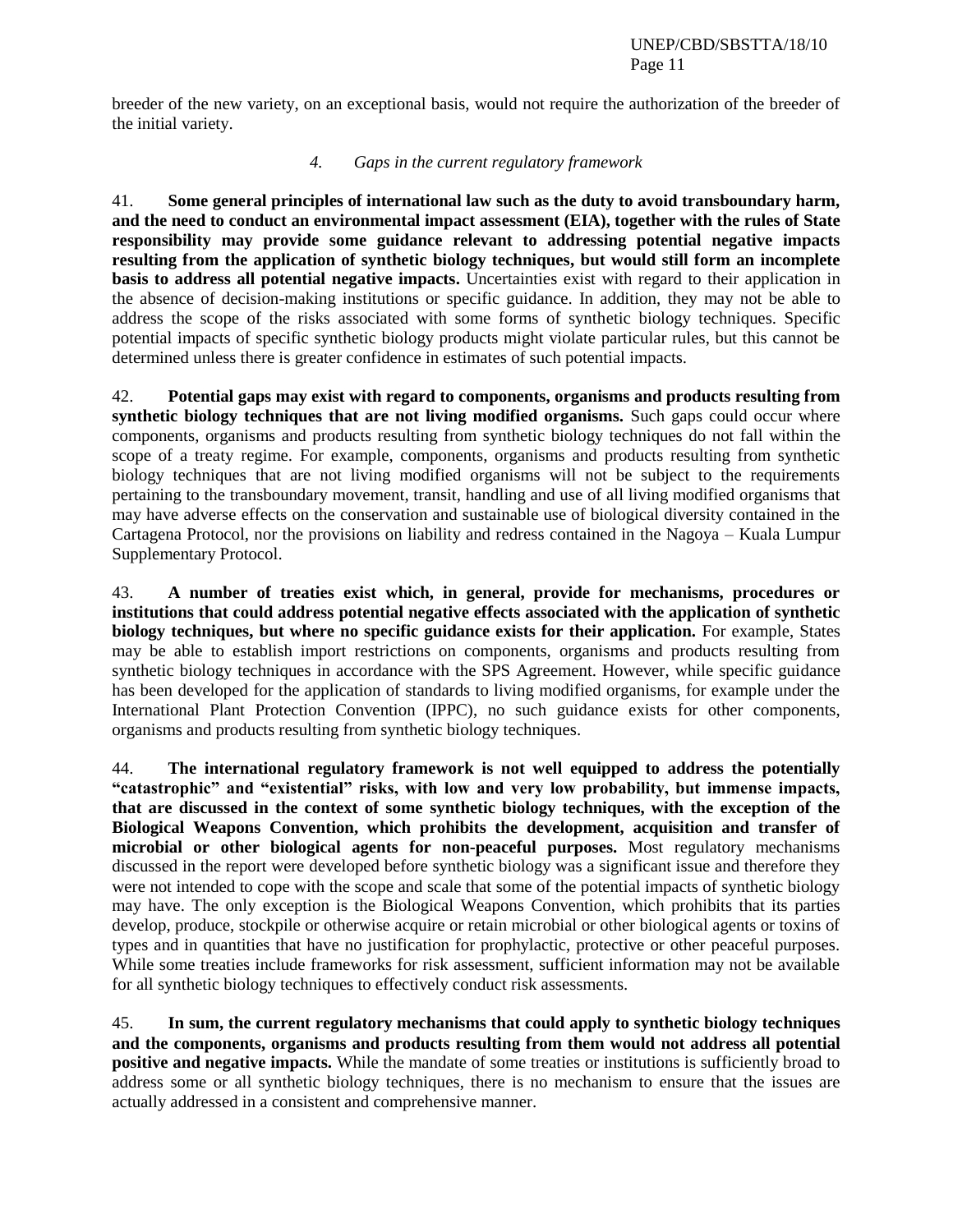## **III. APPLICATION OF CRITERIA FOR NEW AND EMERGING ISSUES TO SYNTHETIC BIOLOGY**

46. In paragraph 12 of decision IX/29, the Conference of the Parties established criteria for identifying new and emerging issues related to the conservation and sustainable use of biodiversity. This section discusses how these criteria apply to the issue of synthetic biology.

# *A. Relevance of the issue to the implementation of the objectives of the Convention and its existing programmes of work*

47. The majority of current and near-term commercial and industrial applications of synthetic biology use synthetic DNA-circuits and metabolic pathway engineering to create microbes that produce molecules for pharmaceuticals, fuels, chemicals, flavourings and fragrances. Synthetic biology techniques are making it possible to engineer microbes to produce molecules that have been naturally-sourced or derived from petroleum. Future applications of synthetic biology are expected in areas such as bioenergy, environment, wildlife, agriculture, chemical production, biosecurity. These current and near-term applications of synthetic biology techniques may have positive and negative impacts on the conservation and sustainable use of biodiversity specific to each application.

48. If only the products resulting from synthetic biology techniques, but not the components and organisms that produce them, are released into the environment, these products may have implications for the environments in which the natural production of these products occurs (i.e. potentially all biomes covered in the thematic programmes of work), but would also result in socio-economic impacts on the production systems (with implications for a range of cross-cutting issues including Articles 8(j) and 10(c), protected areas, sustainable use, access and benefit-sharing, Global Strategy for Plant Conservation, among others).

49. If there is unintended or intended release of the components and organisms resulting from synthetic biology techniques, then there are potential interactions with, and impacts on, species in all biomes and these could potentially have consequences for ecosystem processes, functioning, the delivery of ecosystem services and hence for human well-being as well as potentially affect human health. In addition to programmes of work and cross-cutting issues listed above, impact assessment, risk assessment for living modified organisms, and liability and redress would be relevant to such a release.

50. Components, organisms and products resulting from synthetic biology techniques that may have impacts on the conservation and sustainable use of biological diversity and associated social, economic and cultural considerations also have the potential to influence the achievement of several Aichi Biodiversity Targets and are therefore relevant to the implementation of the Strategic Plan for Biodiversity 2011-2020.

# *B. New evidence of unexpected and significant impacts on biodiversity*

51. Several Parties and organizations, in their submissions responding to [notification 2013-018](http://www.cbd.int/doc/notifications/2013/ntf-2013-018-emerging-issues-en.pdf) (Ref. No. SCBD/STTM/DC/RH/VA/81439), dated 22 February 2013, contend that there is no "reliable" or "credible" scientific evidence of impacts of existing components, organisms and products resulting from synthetic biology techniques on the conservation and sustainable use of biodiversity, or that there is insufficient information to analyse their impacts on biodiversity. Some organizations argue, in their submissions, that lack of evidence of impacts is not evidence of a lack of impacts, and that not enough studies have specifically investigated potential impacts of synthetic biology components, organisms and products on biodiversity, such as environmental and human health as well as socio-economic impacts.

52. Some researchers reflect a concern for the "unknown unknowns" of synthetic biology in their call for significantly increased efforts on dedicated synthetic biology risk research. One submission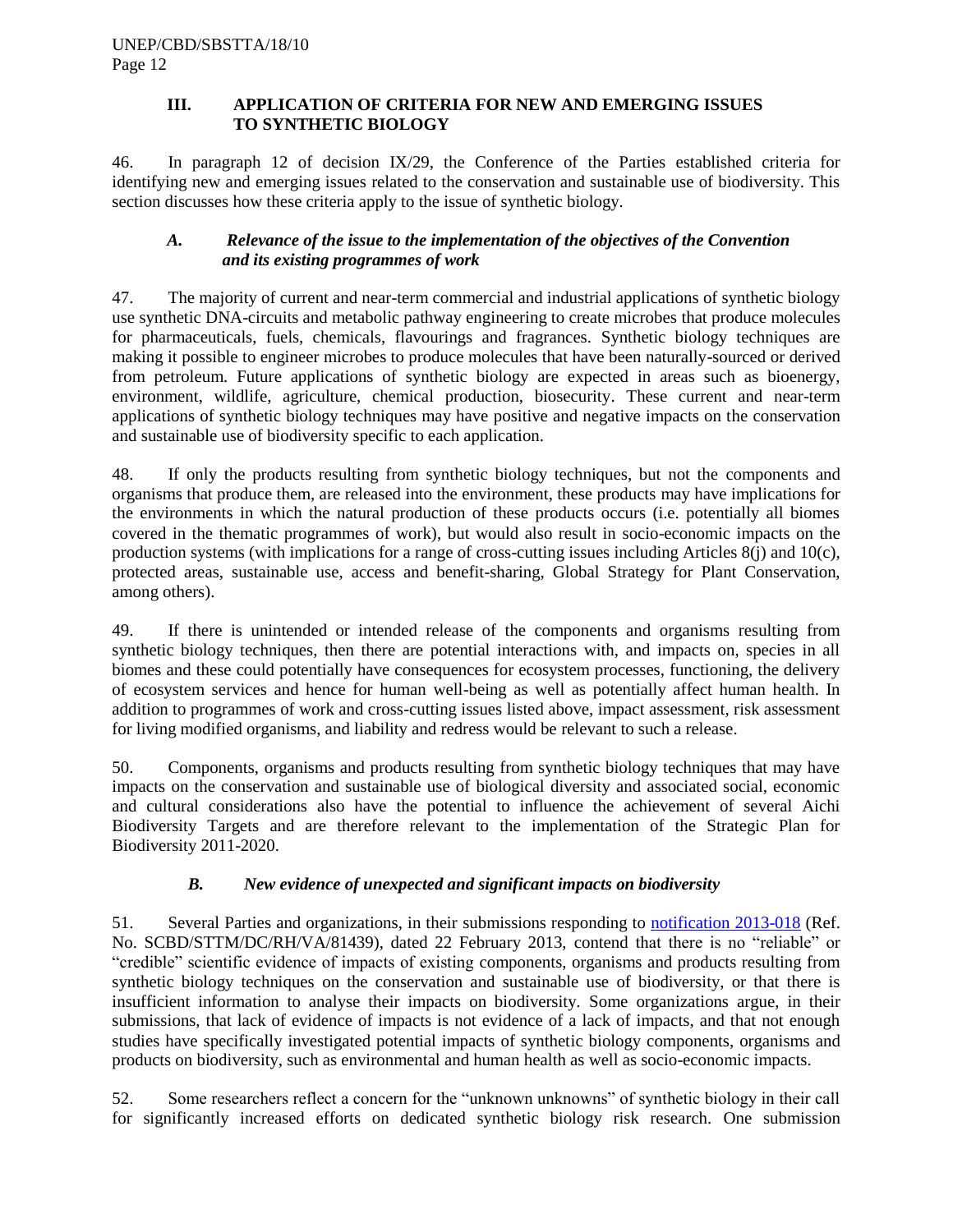responding to [notification 2013-018](http://www.cbd.int/doc/notifications/2013/ntf-2013-018-emerging-issues-en.pdf) called for capacity-building on the management of risks related to the release of organisms resulting from synthetic biology techniques and asked that this be conveyed to the Global Environment Facility.

53. Current and near-term applications of synthetic biology are mostly intended for contained use in research labs and industrial settings; under these circumstances they are mostly not seen as raising biosafety concerns different from conventional genetic engineering. As micro-organisms have a high potential for evolutionary change, even ones that are unlikely to survive outside of contained use may evolve to survive and reproduce in the environment, and thus represent a potential biosafety concern. If synthetic biology succeeds in producing sufficiently hardy micro-organisms for intentional environmental release, they could present new biosafety concerns through their potential to transfer synthetic DNA, adapt and evolve to new environments, and impact other organisms in the ecosystem. In addition, if applications of synthetic biology significantly expand in production, this could lead to significant environmental impacts, both intended and unintended, for example through land-use changes. Furthermore, "catastrophic" and "existential" risks, with low and very low probability, but immense impacts, are discussed in the context of some synthetic biology techniques.

## *C. Urgency of addressing the issue/imminence of the risk caused by the issue to the effective implementation of the Convention as well as the magnitude of actual and potential impact on biodiversity*

54. The results of genome-level engineering thus far are based on natural genomes, rather than the design of *de novo* organisms. Protocells and xenobiology are likely confined to the laboratory for the near to medium-term. Current organisms resulting from synthetic biology techniques are almost entirely used in contained settings such as laboratories and industrial bioreactors, although there are notable exceptions such as the planned broad dissemination of the Glowing Plant.

55. However, many anticipated applications of synthetic biology involve much greater changes to natural genomes and/or require environmental release of organisms resulting from synthetic biology techniques. It is, however, very hard to predict how soon such techniques will be perfected or when such applications might be considered ready for wider dissemination.

# *D. Actual geographic coverage and potential spread, including rate of spread, of the identified issue relating to the conservation and sustainable use of biodiversity*

56. Academic and industrial research on synthetic biology is occurring throughout the world. Although the core of research occurs in the United States of America and European countries, other sites of major research include Argentina, Brazil, China, India, Mexico, Singapore and South Africa . The vast majority of organisms resulting from synthetic biology techniques are currently in contained use in research labs or industrial settings; it is the *products* of organisms resulting from synthetic biology techniques that are primarily being dispersed commercially. Some larger organisms resulting from synthetic biology techniques are on the cusp of being distributed commercially – primarily the US company Glowing Plants, which is due to distribute seeds and plants within the USA in September 2014. It is unclear whether other near-term multi-cellular applications, such as corn seed engineered to express biodegrading enzymes to aid in ethanol production and transgenic mosquitoes, have used synthetic biology techniques.

57. Synthetic biology is a young field that has experienced rapid growth in the past decade with government and industry support. High expectations have been placed on synthetic biology, but it is impossible to predict how fast or at what rate applications will successfully make the transition from research lab to commercialization.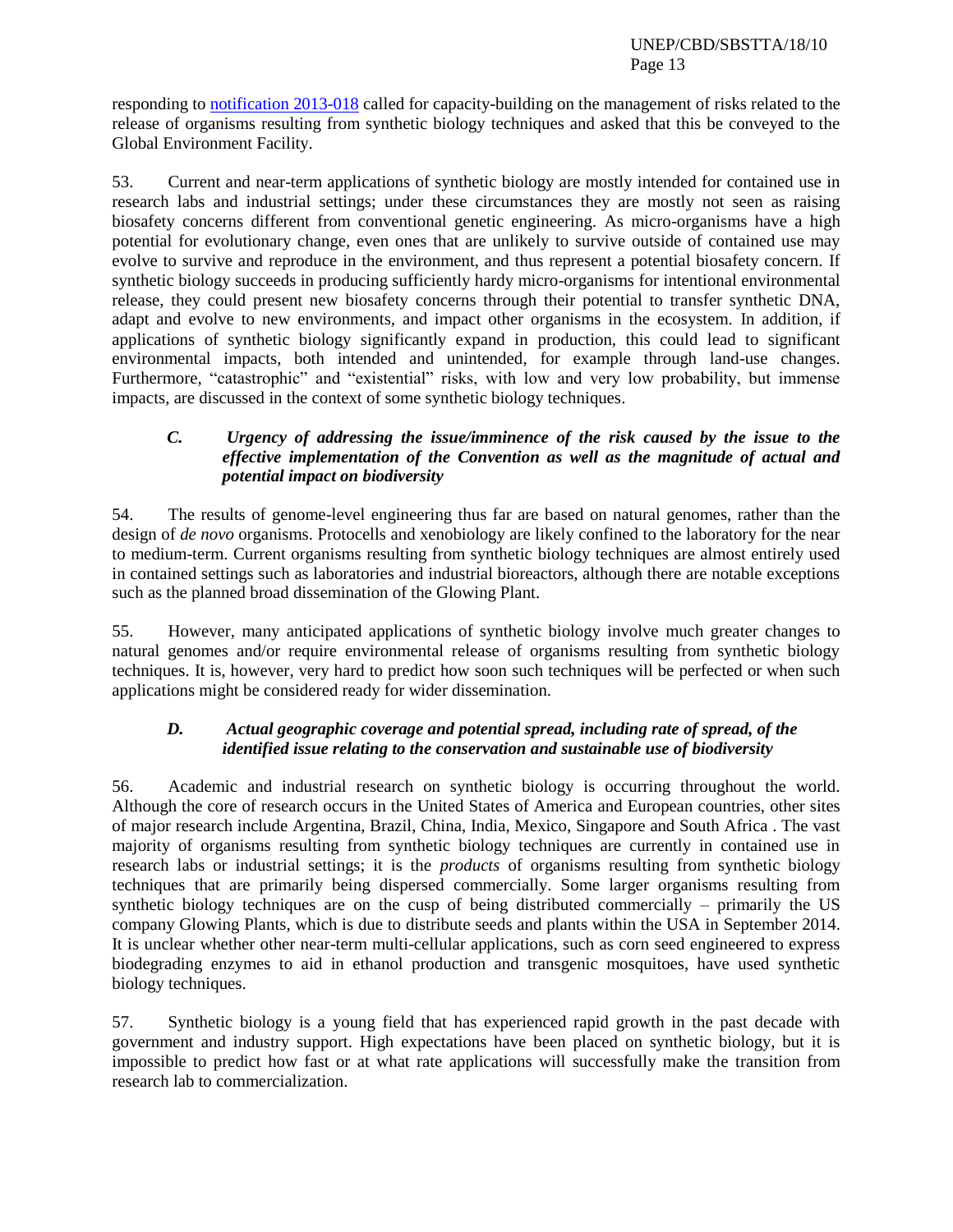## *E. Evidence of the absence or limited availability of tools to limit or mitigate the negative impacts of the identified issue on the conservation and sustainable use of biodiversity*

58. In terms of potential negative impacts, tools to limit or mitigate such impacts include the following: national and regional regulatory oversight; multilateral treaties and customary international law and principles; and self-regulation. A number of public national assessments have found that existing regulatory regimes and risk assessment methodologies for genetically modified organisms and living modified organisms are sufficient for current research and applications of synthetic biology. The current international regulatory mechanisms that could apply to synthetic biology techniques and the components, organisms and products resulting from them do not constitute a coherent international legal framework that addresses all potential negative impacts.

59. Many components, organisms and products resulting from synthetic biology techniques may be considered living modified organisms and therefore fall under relevant provisions on their transfer, handling and use provided by a number of multilateral treaties, including the Cartagena Protocol on Biosafety and the Convention's provisions on biosafety. Gaps may exist with regard to components, organisms and products resulting from synthetic biology techniques that are not living modified organisms. Some scholars have questioned whether the risk assessment methodology in Annex III to the Cartagena Protocol on Biosafety is adequate for organisms resulting from synthetic biology techniques that utilize genetic parts from many different donor organisms or that have no natural analogue.

60. Where components, organisms and products resulting from synthetic biology can be considered as causing risks to animal or plant life or health or as risks to human or animal life or health, WTO members have the possibility to adopt and enforce sanitary and phytosanitary measures in accordance with the provisions of the SPS Agreement. While guidance exists as to the application of standards for such measures to living modified organisms, it is not clear for all forms of synthetic biology techniques how these standards could be applied.

61. The international regulatory framework is not well equipped to address the potentially "catastrophic" and "existential" risks, with low and very low probability, but immense impacts, that are discussed in the context of some synthetic biology techniques, with the exception of the Biological Weapons Convention, which prohibits the development, acquisition and transfer of microbial or other biological agents for non-peaceful purposes. The Biological Weapons Convention has not taken concrete steps towards the development of an oversight framework, guiding principles, or models to inform risk assessment and oversight of scientific research.

# *F. Magnitude of actual and potential impact of the identified issue on human well-being*

62. Synthetic biology may already have actual positive and negative impacts on human well-being, like for instance in the treatment of malaria by semi-synthetic artemisinin or unintended exposure of laboratory workers to synthetic biology. These impacts are not yet systematically identified or measured.

63. The potential magnitude of impacts of synthetic biology on human well-being depends in large part on the trajectory of synthetic biology's development. If synthetic biology lives up to expectations, it could have major impacts on aspects of human well-being through specific applications of synthetic biology techniques in areas such as health and biosecurity.

64. Beyond specific applications, synthetic biology techniques raise ethical issues that can be seen as potentially impacting human well-being. Some ethicists have warned that synthetic biology could have dangerous impacts on human ethics, such as undermining the status of living things or changing humanity's attitude and approaches to nature. Others point out that such impacts have not yet been noted,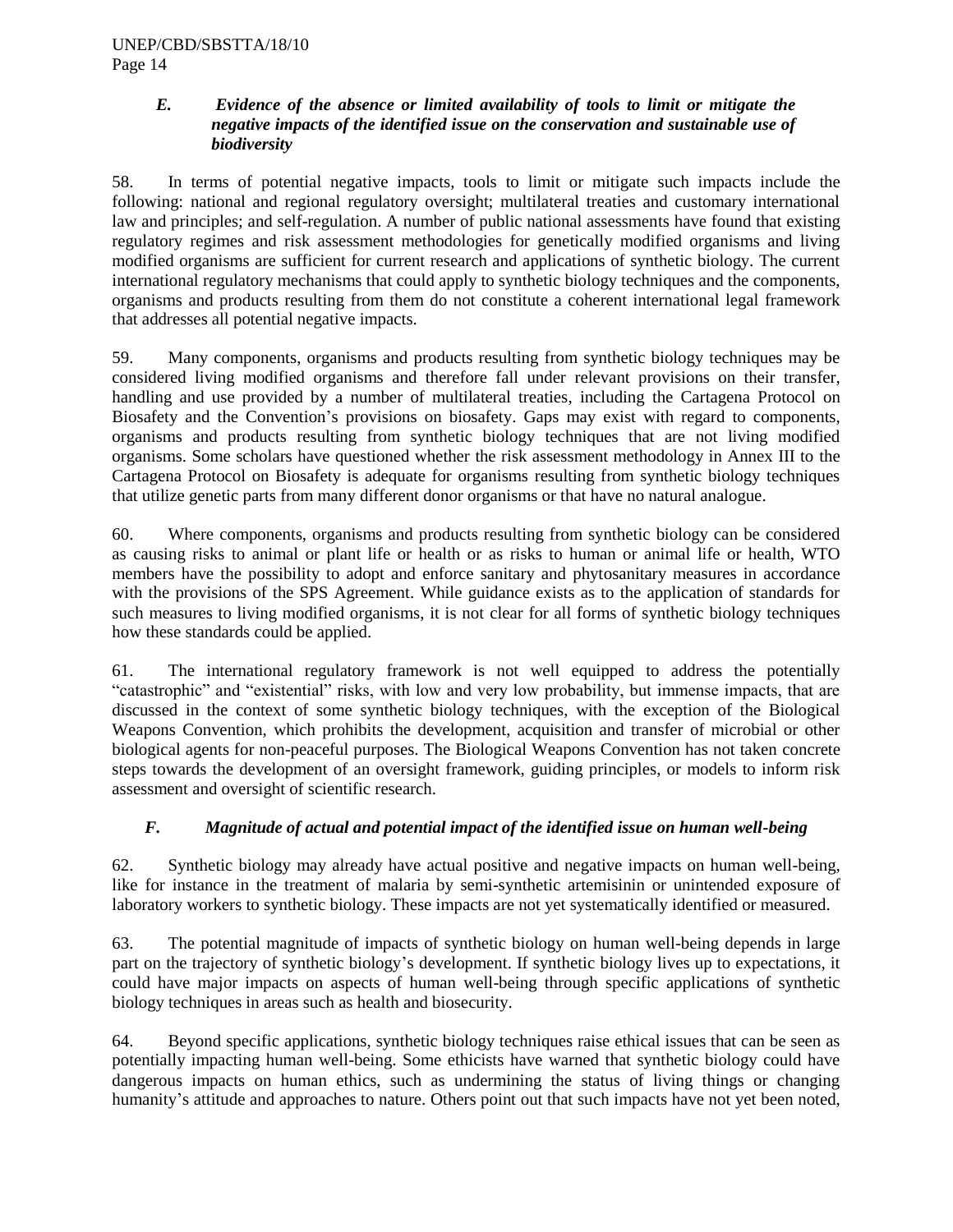and are unlikely on the basis of what is actually possible with synthetic biology in its current status (ie, not yet creating *de novo* organisms).

## *G. Magnitude of actual and potential impact of the identified issue on productive sectors and economic well-being as related to the conservation and sustainable use of biodiversity*

65. Synthetic biology is already having impacts on productive sectors and economic well-being; the global synthetic biology market was estimated to be \$1.1 billion in 2010, and predicted to be \$10.8 billion by 2016. Economic impacts related to conservation and sustainable use of biodiversity, however, are not yet systematically identified or measured.

66. If current applications of synthetic biology expand in scale, they may result in the displacement of naturally grown or harvested products. This could lead to complex trade-offs. Products of synthetic biology applications may deliver benefits to the same communities whose livelihoods have been displaced, and/or may not fully displace pre-existing methods of production. It is also possible that a biotechnology-led bioeconomy could reinforce trends towards the dominance of knowledge-based economies, and the further consolidation of international trade by a few rich States and transnational corporations.

67. The potential magnitude of impacts of synthetic biology on productive sectors and economic well-being related to conservation and sustainable use of biodiversity depends on the trajectory of synthetic biology's development. Numerous state-led policies and strategies are driven by the anticipated benefits of an expanded global bioeconomy. Engagement by some civil society groups on synthetic biology is significantly motivated by anticipated dangers of an expanded global bioeconomy, such as ecologically unsustainable extraction and use of biomass.

# **IV. SUGGESTED RECOMMENDATIONS**

The Subsidiary Body on Scientific, Technical and Technological Advice may wish to adopt a recommendation along the following lines:

#### *The Subsidiary Body on Scientific, Technical and Technological Advice,*

*Having taken note* of the information compiled by the Executive Secretary on synthetic biology and its potential impacts on biodiversity and on the possible gaps and overlaps with the Convention, its Protocols and other relevant agreements (UNEP/CBD/SBSTTA/18/INF/3 and INF/4) and having considered the application of the criteria for new and emerging issues to the field of synthetic biology, *notes* that:

(a) Synthetic biology may be understood to involve various techniques, organisms and components and result in a range of products, living and non-living, and of differing characteristics;

(b) Some of these techniques, organisms and components have already resulted in commercial products and industrial processes, others are expected to in the near-term, while yet others have a potential in the longer-term or are speculative;

(c) There are a number of intended benefits of these products and processes;

(d) There are also risks associated with the components, organisms and products resulting from synthetic biology techcniques, some expected and manageable, some involving a high degree of uncertainty and others unforeseeable;

(e) There is no coherent international regulatory framework for synthetic biology techniques and the components, organisms and products resulting from them;